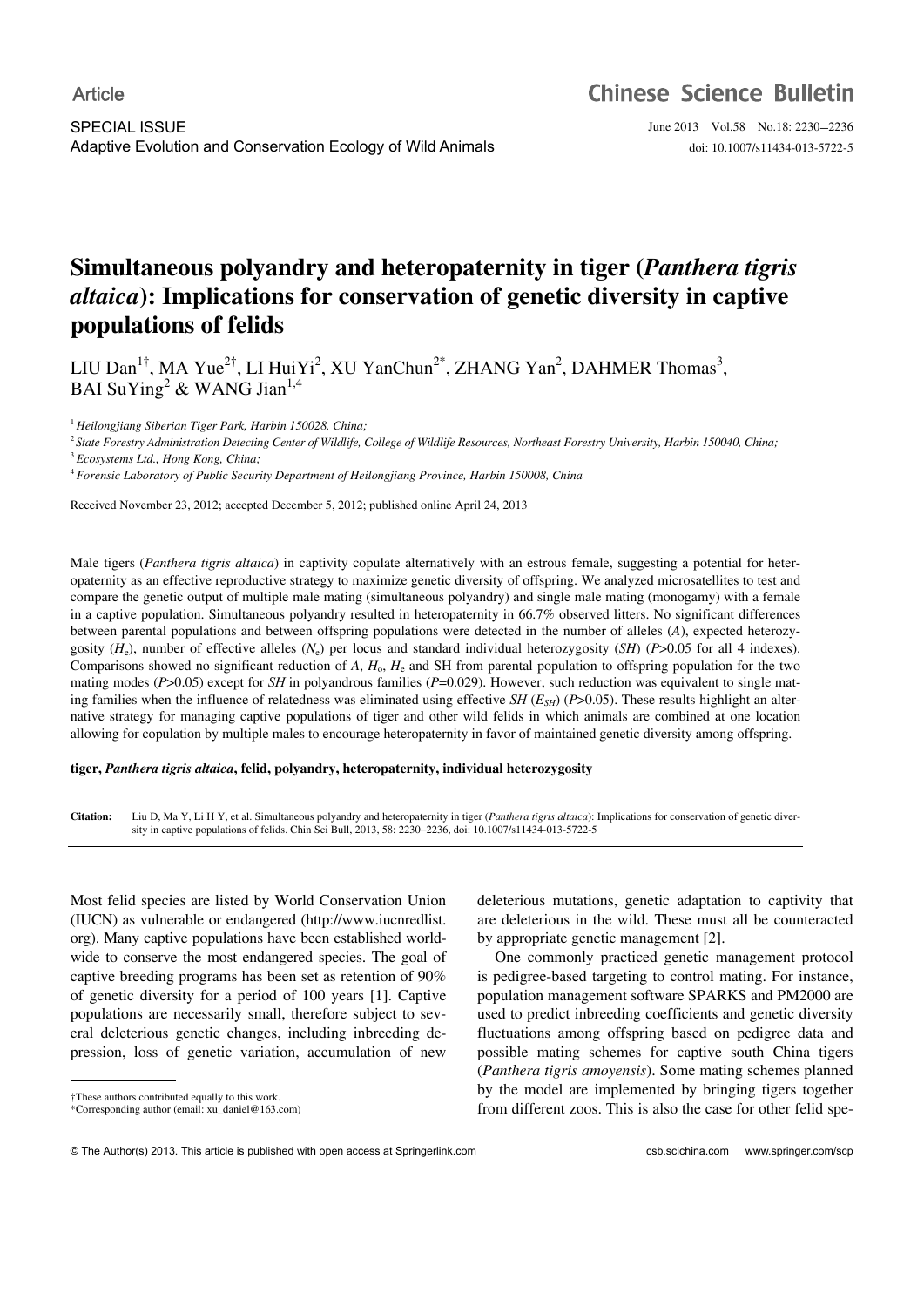cies. However, every proposed mating presents a challenge. Animals must be transported from facility to facility for breeding. This is stressful to the animals and many times conception does not result, as the animals must accept new surroundings and new partners. Implementation of breeding plans is also potentially influenced by mate choice and genetic incompatibility [3]. For these reasons it is necessary to identify more feasible strategies to breed small populations without adversely impacting genetic resources.

All feline species are solitary except lion (*P. Leo*) and cheetah (*Acinonyx jubatus*). However, all can live in groups in captivity. The feral or free-living domestic cat (*Felis catus*) provides an example of the shift from a solitary life in the wild to group living in captivity. Feral cats can survive as individuals when food resources are too widely distributed to support a group. Social groups with internal structure, and in which group members recognize each other and engage in a variety of social behaviors, are formed when there are sufficient food resources to support a group [4]. Reproductive competition is an important factor influencing the formation and maintenance of sociality. However, adult males living in groups in captivity do not always fight when in the presence of an estrous female. Rather, in many cases, they alternate copulating with the female. The mating system is basically promiscuous, e.g. females mate with multiple males and males mate with multiple females [4]. Females avoid inbreeding by copulating with distant relatives rather than with close kin [5]. This mating system reduces the cost of competition and spreads reproductive chances to all individuals. It also results in heteropaternity in litters [6].

Heteropaternity in polytocous species is a consequence of multiple mating by females whose ova, released in a single estrus cycle, are fertilized by sperm from different males [7–10]. Sperm of different males compete for fertilization while they are stored and mixed within the female oviduct after multiple matings. During this process, ova select sperm that are relatively distant in kinship and dissimilar in haplotype from themselves [3,11]. Multiple-sired litters thus have increased genetic diversity relative to single-sired litters [12–16]. Multiple mating might provide females the opportunity to mate sires that provide genetically compatible genes for their offspring [17,18] and thus increase fitness of resulting offspring and reduce the costs of reproductive failure resulting from genetic incompatibility [19]. Multiple mating also creates paternity uncertainty, which deters infanticide and sexual harassment when females are not guarded by their mates [20].

This suggests an improved strategy for genetic management of captive felid populations: group living to encourage multiple matings, thereby helping to naturally avoid inbreeding, thus retaining individual heterozygosity and reducing risks of reproductive failure caused by genetic incompatibility.

Wild tigers are typically solitary except during the short mating season and when young are dependent on their

mother [21]. Males establish territories from which other males are excluded, but in which one to several females reside [22]. Wild tigers are polygynous. A territorial male monopolizes and mates those females whose territories are encompassed by his own [22,23]. Tiger territories can, however, overlap when food is not a limiting factor or when an area is over-populated by tigers [24,25]. Such behavior is most often seen in zoos where multiple tigers are held in one enclosure and where sufficient food is supplied. This makes tiger an ideal model to study the feasibility and outcomes of group living and multiple matings.

We hypothesized that if captive male tigers did not monopolize access to estrus females through territoriality and conflict, thereby allowing for copulation by other males in the population, and if female tigers would accept multiple male mating, this would lead to heteropaternity and elevated genetic diversity among offspring. This could aid management of captive tiger populations for conservation of genetic diversity, and would potentially be applicable to other wild cat species in captivity.

## **1 Materials and methods**

## **1.1 Tigers and multiple mating**

This study was performed in the Heilongjiang Siberian Tiger Park in Harbin, China. Tigers of the same age and rougly equal body mass were held in one enclosure and supplied with sufficient food. The number of males and females per enclosure varied from five to eleven and five to twelve, respectively. The sex ratio of each enclosure varied from  $1:0.8$  (M:F) to  $1:1.5$  (M:F). Such groups have been maintained for at least five years with no individuals moved out and moved in.

The estrous cycle of female tigers lasts 4 to 6 days. The park had two mating modes. One is monogamy mode that male and female tigers were paired up artificially based on pedigree data, the other is polyandry mode allowing tigers within one enclosure mate without any interference. When one of the females became estrous, it would immediately be courted by all males in the same enclosure except her full brothers. The estrous female was surrounded by males nearly all the time. When a male gripped a female's neck and accompanied her for a period of usually 5–10 min, the female would sit and accept mounting. After copulation, the female would lie on her back for a few minutes, and other males would come up to court her again by repeating the same procedure. Females copulated a few times on the first and last days of estrus but up to 56–62 times on the third and fourth days, and more than a hundred times over one estrous cycle.

When multiple males were courting a female simultaneously, they frequently sprayed urine to announce their claim to the site and the female. However, such claims were not recognized by other tigers, and indeed the marked sites were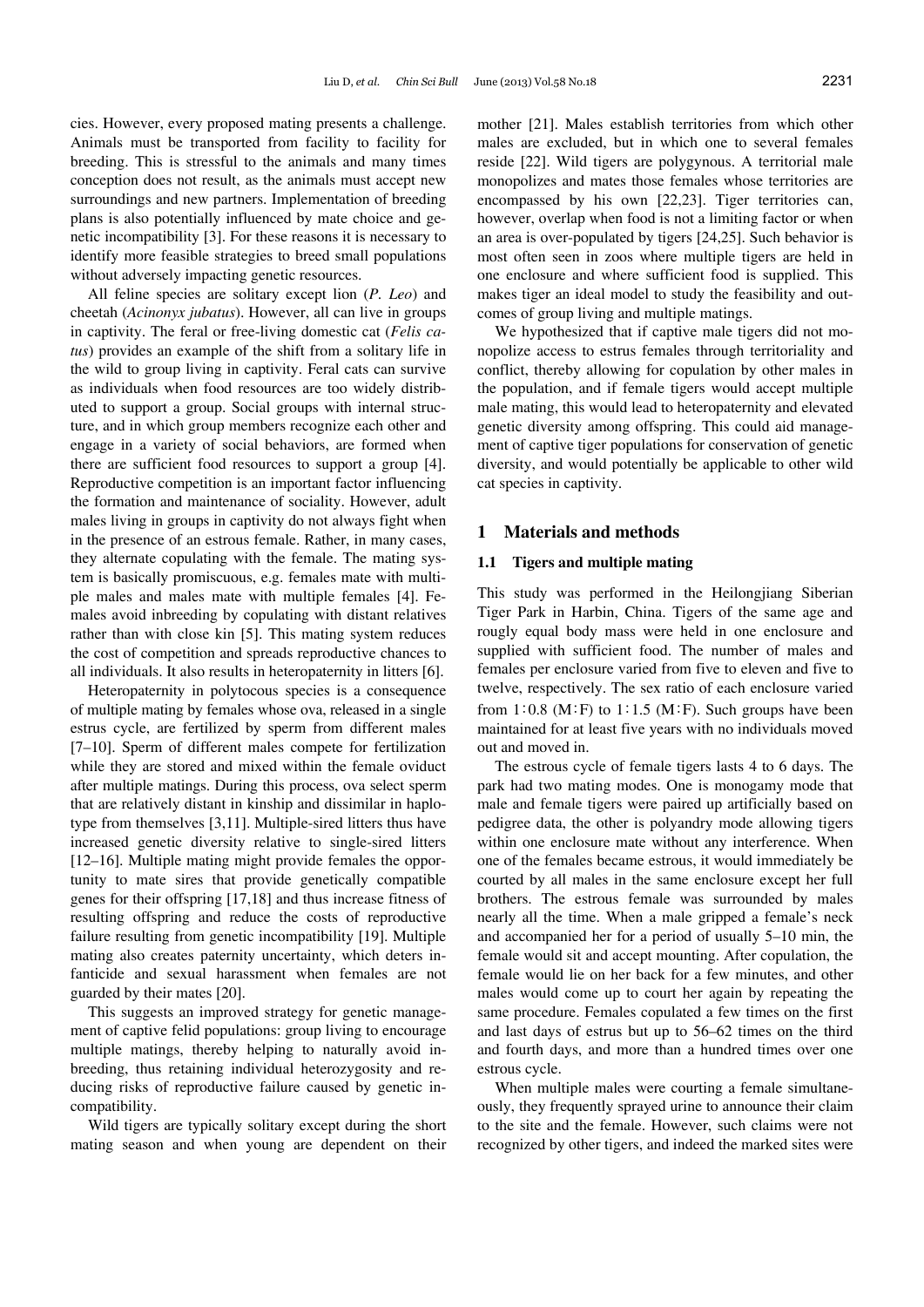repeatedly marked by different males.

## **1.2 Microsatellite characterization**

Venous blood samples were collected from 130 tigers during medical examination. Blood was anticoagulated with EDTA at final concentration of 0.5 mmol/L and kept at 4°C for a few hours before DNA was isolated. Genomic DNA was isolated using the routine phenol:chloroform method. Ten microsatellites namely F53, C08, B04, G11, Fca441, F124, C12, C09, F85 and D06 were selected from cat STR 12-plex (Meowplex) [26] and characterized using samples from 109 individuals. Primer sequences and dye labels of microsatellites are shown in Table 1.

PCR reaction for each locus was set up in a  $10 \mu L$  system containing  $1 \times$ Easy Taq buffer containing 1.5 mmol/L MgCl<sub>2</sub> (TransGen Biotech, China), 250 mmol/L each of four dNTPs (TaKaRa, Dalian, China), and 0.16 mg/mL bovine serum albumin (BSA; Sigma), 4 pmol/L each of forward and reverse primers 0.5 U of easy TaqE DNA polymerase (TransGen Biotech, China) and 20 ng genomic DNA. PCR amplification was performed in a Model 9700 Thermocycler (Perkin-Elmer) using the following program: 1 cycle of 5 min at 94°C, 30 cycles of 94°C for 30 s, 59°C for 30 s, 72°C for 45 s, and 1 cycle of 72°C for 10 min. PCR products were sized on an ABI PRISM 3100 Genetic Analyzer (Applied Biosystems, Inc.) and genotyped with GeneScan 3.7 and GenoTyper 3.7 (Applied Biosystems, Inc.). Alleles of each locus were defined using the method described by [27]. For all loci, homozygotes whose signals were not perfect were reamplified once or twice to confirm the genotypes.

Parameters including number of alleles per locus (*A*),

Table 1 Primer sequences and dye labels of microsatellites used in this study

number of effective alleles per locus  $(N_e)$ , observed heterozygosity  $(H_0)$ , expected heterosygosity  $(H_e)$  and polymorphism information content (PIC) were calculated using software POPGENE Version 1.32 [28]. Exclusion power (EP) of each locus and cumulative exclusion power (CEP) throughout the 10 loci were estimated according to [29]. GENEPOP Version 3.3 [30] was used to examine the null alleles occurring on each locus by Dempster's EM method.

## **1.3 Testing of paternity and heterozygosity of offspring**

We selected seven monogamous matings (artificially paired) and 15 polyandrous matings for comparison of offspring genetic diversity. Three months after kittens were born, venous blood samples were collected from all kittens, dams, and suspected sires. The monogamous matings included 12 parents and 22 kittens. The polyandrous matings included 29 parents and 39 kittens. These 102 samples were included in the 130 samples for characterization.

All individuals were genotyped using the procedure described above. Genotypes were compared within kittendam-suspected sire groups to judge paternity. Relative chance of paternity (RCP) of each included sire was calculated based on a paternity index (PI) that was calculated based on the allelic frequency of the 130 tigers using the simplified method described by [31].

# **1.4 Effectiveness of genetic diversity preservation in two mating modes**

Offspring standardized individual heterozygosity (*SH*) was calculated as the proportion of heterozygous loci divided by

| Locus           | Primer sequence $(5' \rightarrow 3')$      | Dye label      |
|-----------------|--------------------------------------------|----------------|
| F53             | Forward: CCTATGTTGGGAGTAGAGATCACCT         | $5'$ - $6$ FAM |
|                 | Reverse: GTGTCTTGAGTGGCTGTGGCATTTCC        |                |
| CO8             | Forward: GATCCATCAATAGGTAAATGGATAAAGAAGATG |                |
|                 | Reverse: TGGCTGAGTAATATTCCACTGTCTCTC       | $5'$ -6FAM     |
| <b>B04</b>      | Forward: TGAAGGCTAAGGCACGATAGATAGTC        | $5'$ -6FAM     |
|                 | Reverse: GTGTCTTCCACCCAGGTGTCCTGCTTC       |                |
| G11             | Forward: ATCCATCTGTCCATCCATCTATT           | $5'$ -6FAM     |
|                 | Reverse: GGTCAGCATCTCCACTTGAGG             |                |
| Fca441          | Forward: GTGTCTTGATCGGTAGGTAGGTAGATATAG    |                |
|                 | Reverse: ATATGGCATAAGCCTTGAAGCAAA          | $5'$ -VIC      |
| D <sub>09</sub> | Forward: CCGAGCTCTGTTCTGGGTATGAA           | $5'$ -VIC      |
|                 | Reverse: GTGTCTTTCTAGTTGGTCGGTCTGTCTATCTG  |                |
| F124            | Forward: TGTGCTGGGTATGAAGCCTACTG           | $5'$ -VIC      |
|                 | Reverse: GTGTCTTCCATGCCCATAAAGGCTCTGA      |                |
| C12             | Forward: GAGGAGCTTACTTAAGAGCATGCGTTC       | $5'$ -VIC      |
|                 | Reverse: GTGTCTTAAACCTATATTCGGATTGTGCCTGCT |                |
| CO9             | Forward: AAATTTCAATGTCTTGACAACGCATAAG      | $5'$ -NED      |
|                 | Reverse: GTGTCTTCCAGGAACACCATGTTGGGCTA     |                |
| F85             | Forward: TAAATCTGGTCCTCACGTTTTC            | $5'$ -NED      |
|                 | Reverse: GCCTGAAAATGTATCCATCACTTCAGAT      |                |
| D <sub>06</sub> | Forward: CCAAGGAGCTCTGTGATGCAAA            | $5'$ -NED      |
|                 | Reverse: GTTCCCACAGGTAAACATCAACCAA         |                |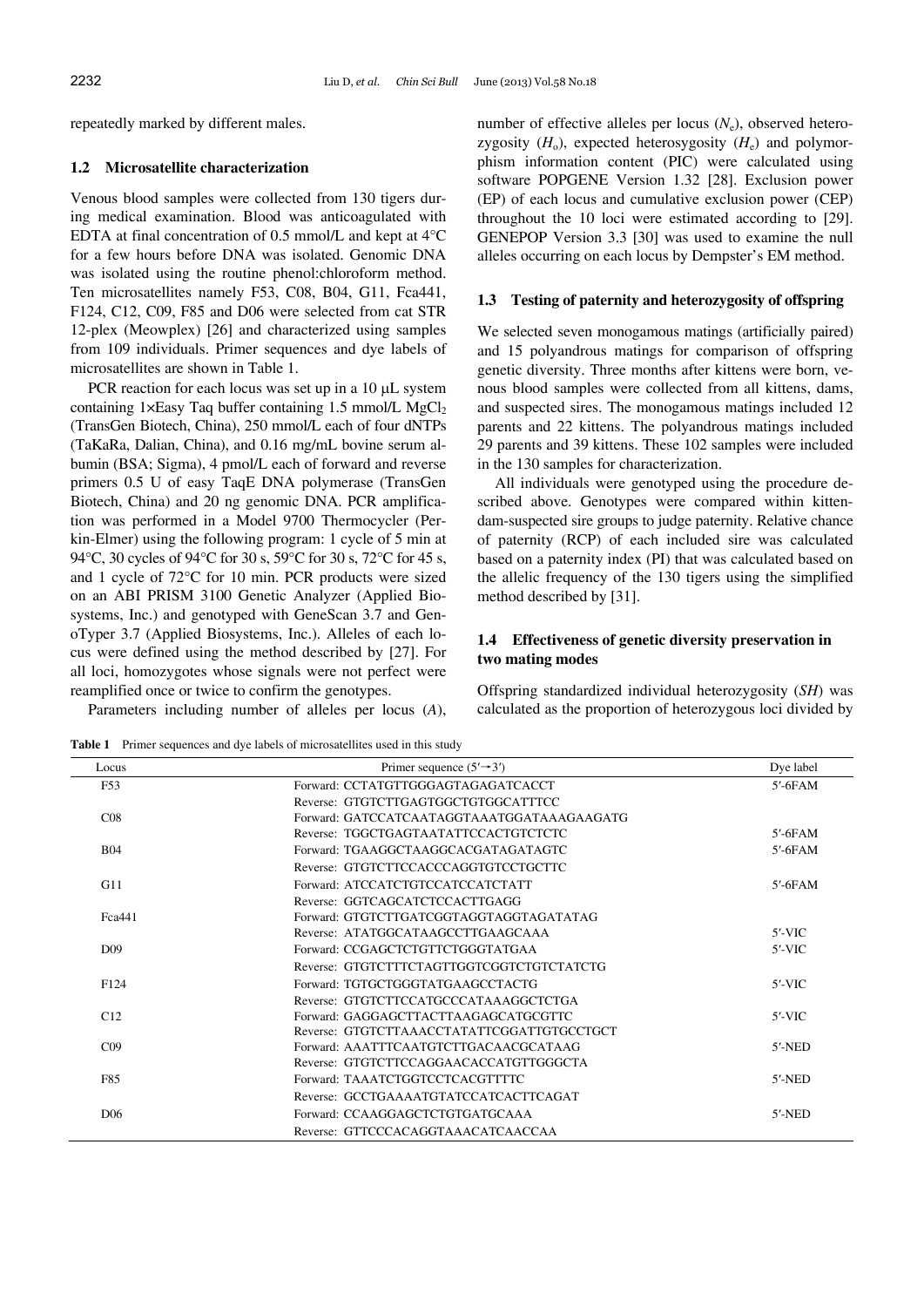mean expected heterozygosity of typed loci [32]. Significance of *SH* differences between multiple-male-mating litters and single-male-mating litters was tested using the twotailed independent samples *t*-test at  $\alpha = 0.05$ . A relatedness coefficient between parents was calculated for each case using software ML-RELATE [33]. In order to eliminate the effects of parents' relatedness on the standard heterozygosity of offspring during comparisons between polyandrous matings and single monogamous matings, we proposed the effective standard heterozygosity  $(E_{SH})$  to assess the actual heritage of genetic diversity.  $E_{SH}$  means the offspring *SH* was expressed as the average of the parents' *SH* by excluding the proportion of relatedness.  $E_{SH}$  was calculated using the equation below:

$$
E_{SH} = \frac{1}{2} \left( SH_{\text{sire}} + SH_{\text{dam}} \right) (1 - r),
$$

where  $SH<sub>sire</sub>$  stands for *SH* of sire,  $SH<sub>dam</sub>$  stands for *SH* of dam, *r* stands for relatedness coefficient between parents. By using the 2-sample independent sample *t*-test in software STATISTICA 9 (StatSoft), means of *SH* were compared between two parental groups, two offspring groups, the parental population and the offspring population of the two mating modes. Means of  $E_{SH}$  were compared between offspring populations of the two mating modes using the same method. Significance criteria for all comparisons were set at 0.05.

# **2 Results**

## **2.1 Characteristics of microsatellites**

All 130 individuals were successfully genotyped throughout the 10 microsatellite loci. GENEPOP analysis indicated that null alleles were most likely to occur on C08 and G11new at a likelihood of 0.8593 and 0.4689, respectively. The likelihood values of null alleles on the remaining loci ranged from 0 to 0.0618. Therefore, C08 and G11new were ignored in further analyses. Characteristics of the remaining 8 loci are shown in Table 2. Number of alleles (*A*) per locus varied from 4 to 10, averaging 7.13. Number of effective alleles  $(N_e)$  per locus varied from 1.834 to 7.131, averaging 4.422. Observed heterozygosity  $(H_0)$  varied from 0.539 to 0.969, averaging 0.803. The minimum expected heterozygosity  $(H_e)$ was 0.457 observed on B04, and the maximum  $H<sub>e</sub>$  was 0.863 on C09. Mean *H*e was 0.730. PIC varied from 0.368 to 0.844, averaging 0.685. Exclusion power of a random male from paternity (EP) ranged from 0.216 to 0.731, averaging 0.537. The accumulative exclusion power (CEP) across all 8 loci was 0.9953.

#### **2.2 Paternity testing**

A male was included as a biological father if its genotype matched that of the dam and kittens across all loci, otherwise, it was excluded. The number of excluding loci ranged from 2–6 loci in this study (genotype data not shown). RCP for each kitten-sire pair ranged from 0.9403775 to 0.9999883, averaging 0.99334778. In 15 polyandrous-mating litters, 5 litters (33.3%) were confirmed as being sired by a single male, and the other 10 litters (66.7%) were sired by 2 to 3 different males.

#### **2.3 Changes of allele number and heterozygosity**

For polyandrous matings, the parental population had 3 to 10 alleles on all 8 loci, averaging 6.25 alleles per locus. The offspring population had 2 to 9 alleles on all loci, averaging 5.75 alleles per locus. Mean allele loss per locus was 0.08. *N*e of the parental population varied from 2.097 to 7.250 on the 8 loci, averaging 4.282.  $N_e$  of the offspring population varied from 1.938 to 7.493, averaging 4.180. Mean effective allele loss per locus was 0.02.  $H_e$  of the parental population ranged from 0.532 to 0.877, averaging 0.738, while in the offspring population  $H_e$  ranged from 0.490 to 0.878, averaging 0.720. Loss rate of  $H<sub>e</sub>$  from the parental to the offspring population ranged from 0 to 0.08, averaging 0.02. The differences between parental and offspring populations in *A*,  $N_e$  and  $H_e$  across the 8 loci were not significant ( $|t_A|=$ 0.416, *d.f.*=14, *P*=0.684;  $|t_{N_c}|$ =0.108, *d.f.*=14, *P*=0.915;  $|t_{H_c}|$ =

**Table 2** Characteristics of 10 microsatellites in the Siberian tiger population (*n*=130)

| Locus            | Allelic frequency |       |       |       |       |       |       |       |       |       |             |             |      |             |       |       |
|------------------|-------------------|-------|-------|-------|-------|-------|-------|-------|-------|-------|-------------|-------------|------|-------------|-------|-------|
|                  | А                 | B     | C     | D     | E     | F     | G     | H     |       |       | $H_{\rm o}$ | $H_{\rm e}$ | А    | $N_{\rm e}$ | PIC   | EP    |
| F53              | 0.023             | 0.100 | 0.173 | 0.289 | 0.112 | 0.300 | 0.004 |       |       |       | 0.862       | 0.777       | 7    | 4.422       | 0.739 | 0.584 |
| <b>B04</b>       | 0.004             | 0.669 | 0.312 | 0.015 |       |       |       |       |       |       | 0.539       | 0.457       | 4    | 1.834       | 0.368 | 0.216 |
| <b>FCA441</b>    | 0.119             | 0.039 | 0.358 | 0.212 | 0.192 | 0.081 |       |       |       |       | 0.792       | 0.771       | 6    | 4.312       | 0.734 | 0.579 |
| F <sub>124</sub> | 0.039             | 0.019 | 0.035 | 0.419 | 0.331 | 0.115 | 0.035 | 0.008 |       |       | 0.800       | 0.700       | 8    | 3.303       | 0.649 | 0.481 |
| C12              | 0.073             | 0.127 | 0.119 | 0.231 | 0.054 | 0.046 | 0.073 | 0.008 | 0.189 | 0.081 | 0.915       | 0.862       | 10   | 7.073       | 0.843 | 0.730 |
| CO9              | 0.035             | 0.042 | 0.162 | 0.158 | 0.104 | 0.058 | 0.115 | 0.219 | 0.104 | 0.004 | 0.969       | 0.863       | 10   | 7.131       | 0.844 | 0.731 |
| F85              | 0.092             | 0.104 | 0.108 | 0.200 | 0.358 | 0.123 | 0.008 | 0.008 |       |       | 0.823       | 0.789       | 8    | 4.670       | 0.759 | 0.612 |
| D <sub>06</sub>  | 0.350             | 0.481 | 0.162 | 0.008 |       |       |       |       |       |       | 0.723       | 0.623       | 4    | 2.633       | 0.545 | 0.367 |
| Mean             |                   |       |       |       |       |       |       |       |       |       | 0.803       | 0.730       | 7.13 | 4.422       | 0.685 | 0.537 |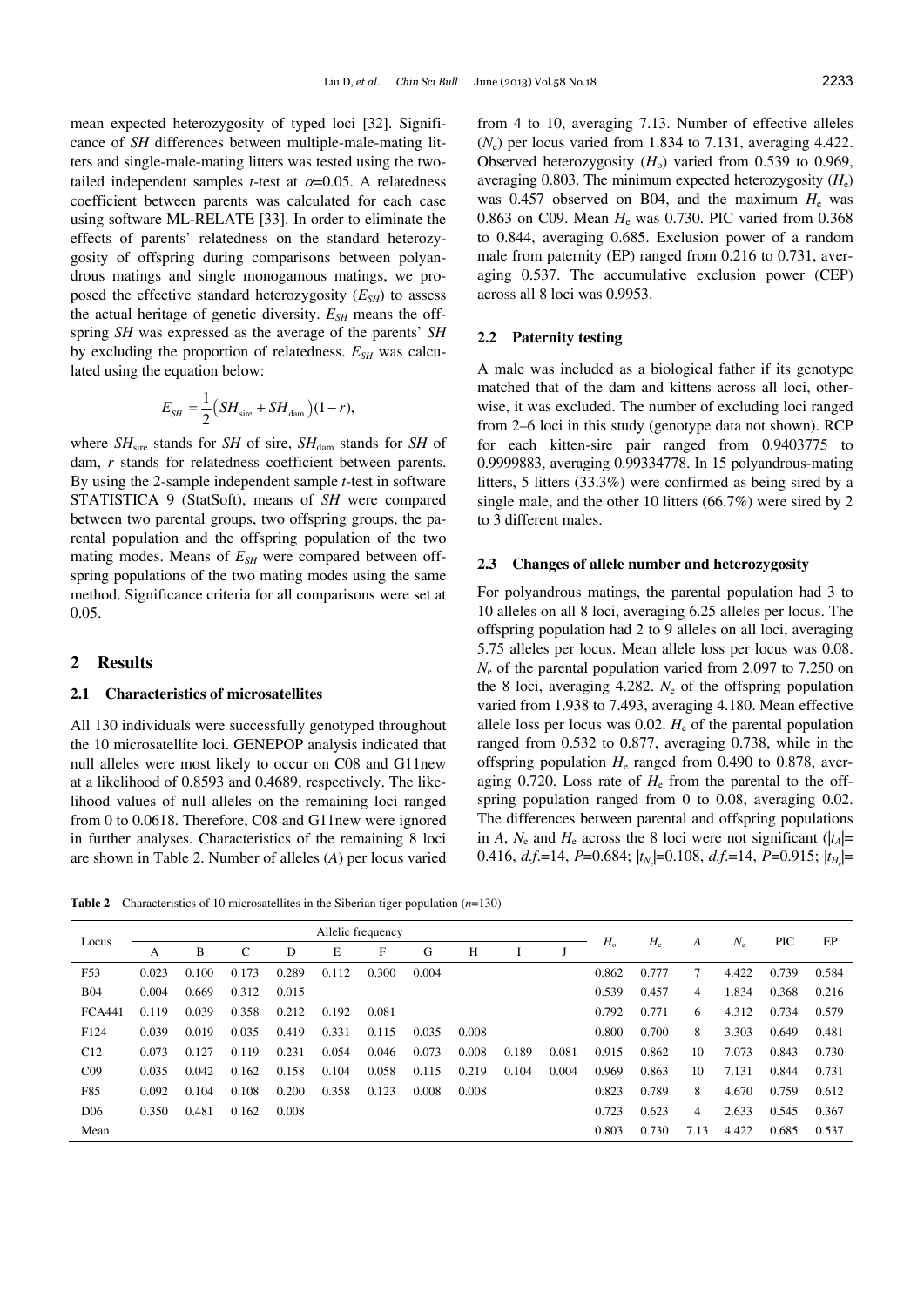0.280, *d.f*.=14, *P*=0.784).

For monogamous matings, *A* on each locus in the parental population ranged from 3 to 8, and averaged 5.50 per locus. In the offspring population *A* varied from 3 to 8, averaging 5.38 per locus. Mean allele loss per locus was 0.02. *N*e ranged from 1.767 to 6.261, averaging 3.957 in the parental population, and ranged from 1.501 to 6.676, averaging 3.758 in the offspring population. Mean effective allele loss per locus was  $0.05$ .  $H<sub>e</sub>$  of the parental population ranged from 0.453 to 0.877, averaging 0.737. In the offspring population  $H<sub>e</sub>$  ranged from 0.341 to 0.870, averaging 0.695. Loss rate of  $H<sub>e</sub>$  from the parental to the offspring population ranged from 0 to 0.25, averaging 0.06. There were no significant differences between parental and offspring populations in *A*,  $N_e$  and  $H_e$  across the 8 loci ( $|t_A|=$ 0.144, *d.f.*=14, *P*=0.887;  $|t_{N_c}|$ =0.253, *d.f.*=14, *P*=0.804;  $|t_{H_c}|$ = 0.551, *d.f*.=14, *P*=0.590).

Values of  $A$ ,  $N_e$  and  $H_e$  did not differ across the 8 loci between the parental populations of polyandrous matings and monogamous matings,  $(|t_A|=0.727, d.f.=14, P=0.479;$  $|t_{N_c}|$ =0.389, *d.f.*=14, *P*=0.703;  $|t_{H_c}|$ =0.019, *d.f.*=14, *P*=0.985). There were also no significant differences in values of *A*, *Ne* and  $H<sub>e</sub>$  across the 8 loci in the offspring populations from the two mating modes ( $|t_A|$ =0.353, *d.f.*=14, *P*=0.730;  $|t_{N_c}|$ = 0.469, *d.f.*=14, *P*=0.647;  $|t_{H_c}|$ =0.341, *d.f.*=14, *P*=0.739). Changes in values of  $A$ ,  $N_e$  and  $H_e$  from parental to offspring populations were not significantly different between the two mating modes  $(|t_A|=1.793, d.f.=14, P=0.095; |t_{H_c}|=1.238,$ *d.f.*=14, *P*=0.236;  $|t_{N_c}|$ =0.720, *d.f.*=14, *P*=0.483).

#### **2.4 Changes of individual heterozygosity**

For polyandrous matings, the individual *SH* of the parental population ranged from 0.846 to 1.354, averaging 1.173. Individual *SH* values of the offspring population ranged from 0.5205 to 1.3881, averaging 1.081. For monogamous matings, individual *SH* values in the parental population ranged from 0.679 to 1.357, averaging 1.131. This figure for the offspring population ranged from 0.540 to 1.439, averaging 1.104. The independent samples *t*-test showed no significant difference in individual *SH* values of the parental populations between polyandrous matings and monogamous matings ( $|t_{SH}|$ =0.735, *d.f.*=39, *P*=0.467). There was no significant difference in individual *SH* values between offspring populations of the two mating modes  $(|t_{SH}|=0.410)$ , *d.f*.=59, *P*=0.683). Comparisons of individual *SH* between the parental and offspring populations within the polyandrous matings confirmed a significant decline of mean *SH* (|*tSH*|=2.239, *d.f*.=66, *P*=0.029). Similar comparison for monogamous matings also showed no significant difference between parental and offpring populations ( $|t_{SH}|$ =0.319, *d.f.*= 32, *P*=0.752).

ML-RELATE calculated a relative coefficient (*r*) for all pairs of breeders. In polyandrous-mating cases, 41.67% of breeder pairs had positive *r* values. The maximum *r* value was 0.612, averaging 0.101. *r* values in monogamous cases ranged from 0 to 0.247, averaging 0.039, and only 28.57% of breeder pairs had positive *r* values. To eliminate the impact of parental relatedness, we used a new index, effective standard individual heterosygosity (*E<sub>SH</sub>*) to predict offspring standard heterozygosity.  $E_{SH}$  for the offspring of polyandrous matings ranged from 0.427 to 1.270 with a mean 1.041, and  $E_{SH}$  for the offspring of monogamous matings ranged from 0.8307 to 1.272 with a mean 1.072. Independent *t*-test showed no difference of offspring  $E_{SH}$  between the two mating modes ( $|t_{E_{\text{S}}}=0.335, d.f.=27, P=0.740$ ).

## **3 Discussion**

The experience of zoos demonstrates that tigers living in limited space are able to shift from solitude to sociality if food is sufficient. Competition for mating also shifts to a ritualized mode wherein a male cannot monopolize an estrous female as in the wild, but copulates with the female alternately. Two outcomes potentially result from this alternate mating strategy. First, the opportunity for males to deliver their genes to the next generation is extended to all adult males. This facilitates the maintenance of genetic diversity. Second, the polyandrous mating strategy forces loss of the function of selecting a male's genetic quality and may lead to degradation of offspring. If tigers are able to overcome this loss, the group living strategy encouraging simultaneous polyandry can be an important option to preserve genetic diversity.

We noted that multiple matings with different males does not mean that females did not select mates. Indeed, copulation was more likely to occur between less related malefemale pairs. Fragmentary observations by zookeepers showed that copulations between full siblings accounted for only about 5.8% to 16.5% of the total (Wang et al., personal communication). This type of mate selection was also observed in feral cats [5] and cheetah [34] when females avoided mating with close kin but not with more distant relatives. In contrast to the feral cat where only females selected against close relatives, both sexes of Harbin tigers appeared to avoid mating with close relatives. This suggests that tigers possess some natural ability to avoid inbreeding.

High individual heterozygosity reduces the likelihood that recessive deleterious alleles are expressed, or increases the number of potentially useful gene products [35]. An example is from an inbred wolf (*Canis lupus*) population in Scandinavia. At each level of inbreeding, only the most heterozygous wolves established themselves as breeders. This selection process decelerated the loss of heterozygosity despite a steady increase in the overall inbreeding level [36]. In our study, heteropaternity was detected among tigers, proving our hypothesis that the opportunity for males to deliver their genes to next generation is extended to all adult males and further influences offspring heterozygosity.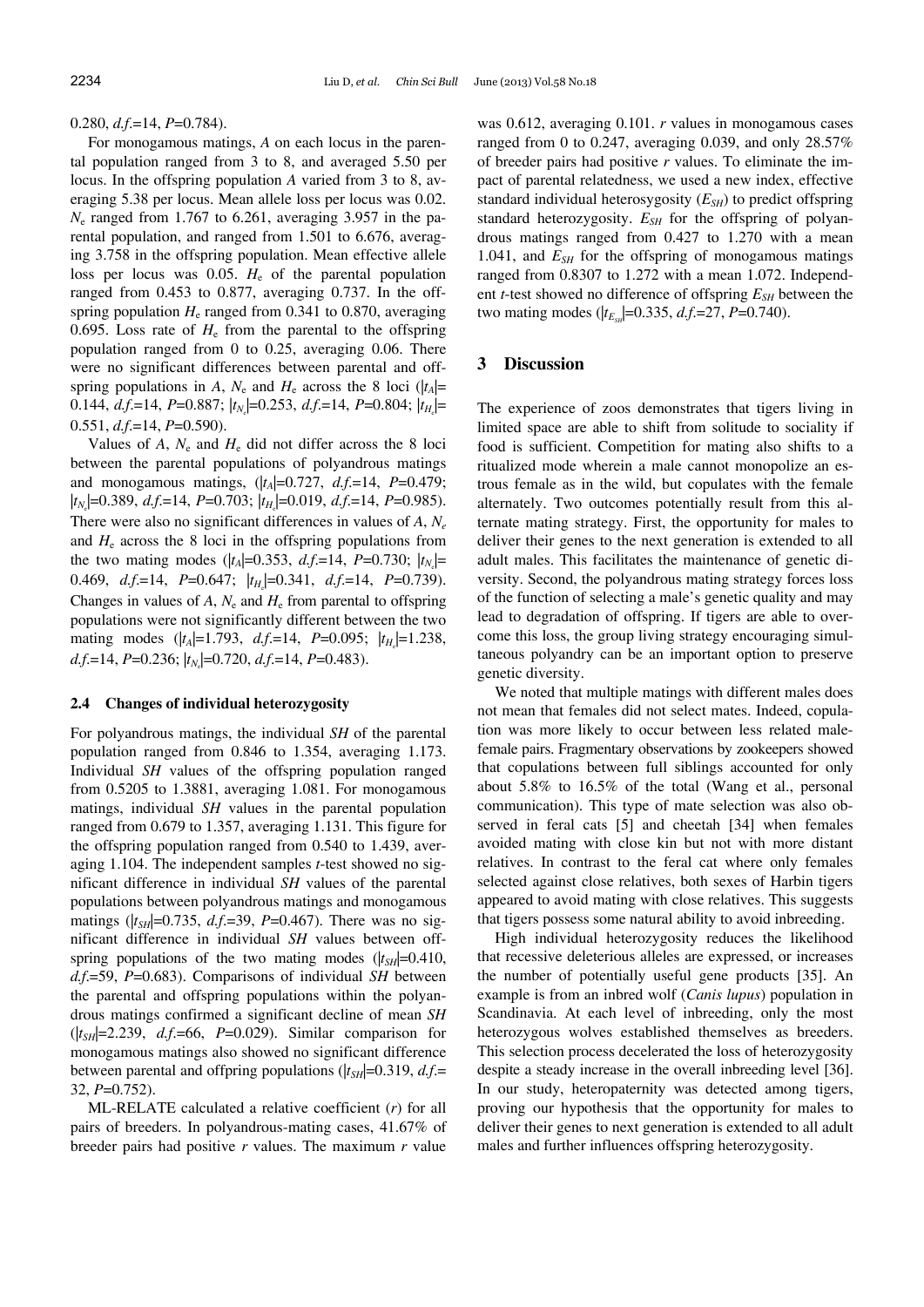Molecular tests showed individual *SH* values for the parental populations did not differ between polyandrous and monogamous matings ( $|t_{SH}|$ =0.735, *d.f*.=39, *P*=0.467). Breeder pairs had higher relatedness in polyandrous matings than in monogamous matings. We can predict that polyandrous matings had a higher probability to lose genetic diversity, resulting in lower *SH* values among offspring. However, in comparisons between the two mating modes, changes were not significantly different in  $A$ ,  $H_e$ ,  $N_e$  from the parental to the offspring populations. Polyandrous matings even showed lower loss of  $N_e$  and  $H_e$  (Table 3) than did monogamous matings. This suggests that polyandrous mating is functional to minimize the loss of genetic diversity.

Comparisons of individual *SH* between parental and offspring populations polyandrous matings showed significant reduction of individual *SH* (*P*=0.029), while the reduction was not significant for monogamous matings ( $P=0.752$ ). However, considering the higher parental relatedness in polyandrous matings, we introduced a novel index,  $E_{SH}$ , to eliminate the influence of parental relatedness on the individual *SH* values of offspring. The resulting  $E_{SH}$  of offspring of the two mating modes were not different (*P*=0.740). This suggests polyandry is functional to maintain individual heterozygosity of offspring. It has been reported that heterozygosity of offspring increased significantly in polygamous species [16]. Offspring *SH* values did not increase due to polyandry in this study. This might be due to the relatively small size of the parental population and our small sample of offspring. We expect that continued investigation of larger numbers of kittens born from polyandrous matings would confirm that polyandry of captive tigers at Harbin maximizes the heterozygosity of offspring.

To summarize, this study showed that, at a minimum, a polyandrous mating strategy maintained heterozygosity through heteropaternity in a captive tiger population. This implies that multiple male and female tigers, and possibly other felids, can be kept in large semi-free environments without human management of their reproduction. Multiple matings will occur and will result in heteropaternity. The rate of heteropaternity litters in this study was 67%. Cheetah and domestic cat have also shown high frequencies of heteropaternity litters, 43% and 80% respectively [6,34]. The rate of heteropaternity and number of sires per litter are influenced by many factors, such as capability of males at mate-guarding [37], population structure [6], mate choice [38], and male-female relatedness [5]. It is not difficult for population managers to optimize these influencing factors to favor increased heteropaternity and individual heterozygosity of offspring.

South China tiger (*P*. *t*. *amoyensis*) is the most endangered subspecies of *P. tigris*, with 108 remaining individuals in captivity at various zoos in China. The population is managed using a single-mating system whereby one estrus female is paired with one male. Xu et al. [39] showed that all surviving south China tigers are related and display declining trends in individual heterozygosity simultaneous with severe inbreeding depression expressed as low reproductive rates and low kitten survival. Polyandry might be a

**Table 3** Inheritage of genetic diversity by offspring populations in the scenario of polyandry and monogamy

| Locus           | Parental A                 | Offspring $A$  | Change of $A$ | Parental $N_e$ | Offspring $N_{e}$ | Change of $N_e$ | Parental $H_e$ | Offspring $H_e$ | Change of $H_e$ |
|-----------------|----------------------------|----------------|---------------|----------------|-------------------|-----------------|----------------|-----------------|-----------------|
|                 | Polyandrous cases $(n=15)$ |                |               |                |                   |                 |                |                 |                 |
| F53             | 6                          | 6              | 0.00          | 4.163          | 4.003             | $-0.04$         | 0.773          | 0.760           | $-0.02$         |
| <b>B04</b>      | 3                          | $\overline{c}$ | $-0.33$       | 2.097          | 1.938             | $-0.08$         | 0.532          | 0.490           | $-0.08$         |
| Fca441          | 6                          | 5              | $-0.17$       | 4.143          | 4.133             | 0.00            | 0.772          | 0.768           | $-0.01$         |
| F124            | 5                          | 5              | 0.00          | 3.009          | 2.773             | $-0.08$         | 0.679          | 0.648           | $-0.05$         |
| C12             | 10                         | 9              | $-0.10$       | 7.250          | 7.493             | 0.03            | 0.877          | 0.878           | $0.00\,$        |
| CO9             | 8                          | 8              | 0.00          | 6.596          | 6.472             | $-0.02$         | 0.863          | 0.857           | $-0.01$         |
| F85             | 8                          | 8              | 0.00          | 4.426          | 4.237             | $-0.04$         | 0.788          | 0.774           | $-0.02$         |
| D <sub>06</sub> | 4                          | 3              | $-0.25$       | 2.572          | 2.390             | $-0.07$         | 0.622          | 0.589           | $-0.05$         |
| Mean            | 6.25                       | 5.75           | $-0.08$       | 4.282          | 4.180             | $-0.02$         | 0.738          | 0.720           | $-0.02$         |
|                 | Monogamous cases $(n=7)$   |                |               |                |                   |                 |                |                 |                 |
| F53             | 5                          | 5              | 0.00          | 3.646          | 3.482             | $-0.04$         | 0.757          | 0.729           | $-0.04$         |
| <b>B04</b>      | 3                          | 3              | 0.00          | 1.767          | 1.501             | $-0.15$         | 0.453          | 0.341           | $-0.25$         |
| Fca441          | 6                          | 6              | 0.00          | 3.165          | 2.696             | $-0.15$         | 0.714          | 0.644           | $-0.10$         |
| F124            | 6                          | 6              | 0.00          | 4.114          | 3.409             | $-0.17$         | 0.790          | 0.723           | $-0.08$         |
| C12             | 7                          | 6              | $-0.14$       | 5.143          | 5.068             | $-0.01$         | 0.841          | 0.821           | $-0.02$         |
| CO <sub>9</sub> | 8                          | 8              | 0.00          | 6.261          | 6.676             | 0.07            | 0.877          | 0.870           | $-0.01$         |
| F85             | 6                          | 6              | 0.00          | 5.053          | 4.654             | $-0.08$         | 0.837          | 0.803           | $-0.04$         |
| D <sub>06</sub> | 3                          | 3              | 0.00          | 2.504          | 2.581             | 0.03            | 0.627          | 0.627           | $0.00\,$        |
| Mean            | 5.50                       | 5.38           | $-0.02$       | 3.957          | 3.758             | $-0.05$         | 0.737          | 0.695           | $-0.06$         |